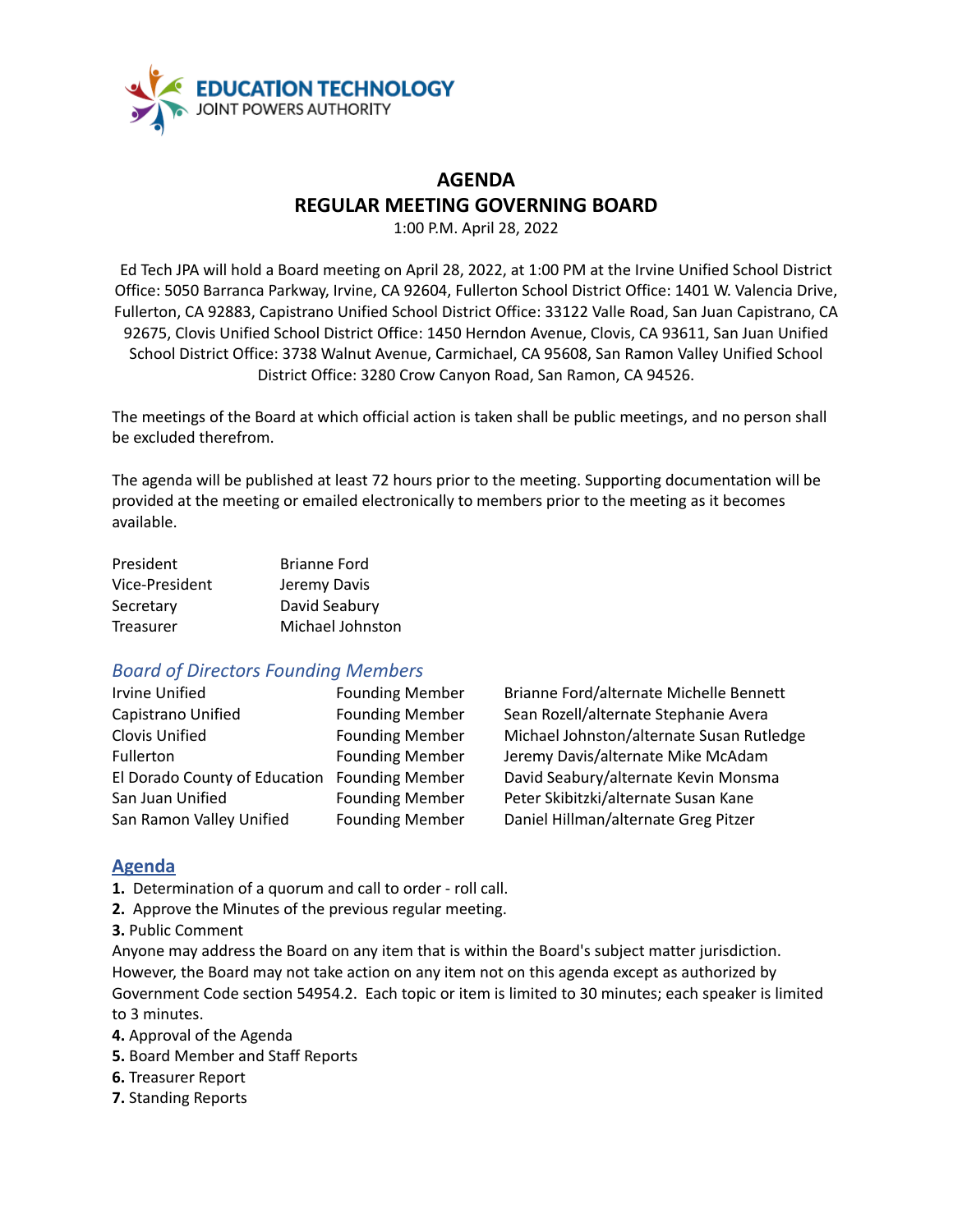

- **7.a.** Membership
- **7.b**. Communications
- **7.c.** Procurement
- **7.d.** Goals and Objectives

#### **8.** Consent Agenda

All matters of the Consent Agenda are considered to be routine and will be enacted by the Board in one motion, without prior discussion. At this time an item may be removed from the consent calendar by the Board, staff, or community for discussion.

Recommendation: Approve all items on the Consent Agenda. Motion:

**9.** Items Removed from Consent Agenda

**9.a.**

## **10. Items of Business (Action)**

1**0.a.** Submission of the 2020-21 Annual Financial Audit of the Education Technology Joint Powers Authority

**Background Information:** The examination of the financial statements of funds and accounts of the Education Technology Joint Powers Authority has been completed.

The completion of this audit is in accordance with Education Code Section 41020. Copies of this report are filed with the County Superintendent of Schools, County Auditor, State Department of Education, and the Audit Division of the State Department of Finance. By law, the Board must file the audit by December 15 each year, however an extension was granted this year through April 1, 2022.

In accordance with Education Code Section 41020.3, contents of this report will be reviewed at the April 28, 2022 Ed Tech JPA Board meeting.

**Recommendation:** Receive and file the audit of the 2020-21 financial records of the Education Technology Joint Powers Authority.

#### **Motion:**

*\*Ratify* **11. Items for Discussion** None

#### **Closing Items**

**12.** Adjournment

**Future Meetings** May 26, 2022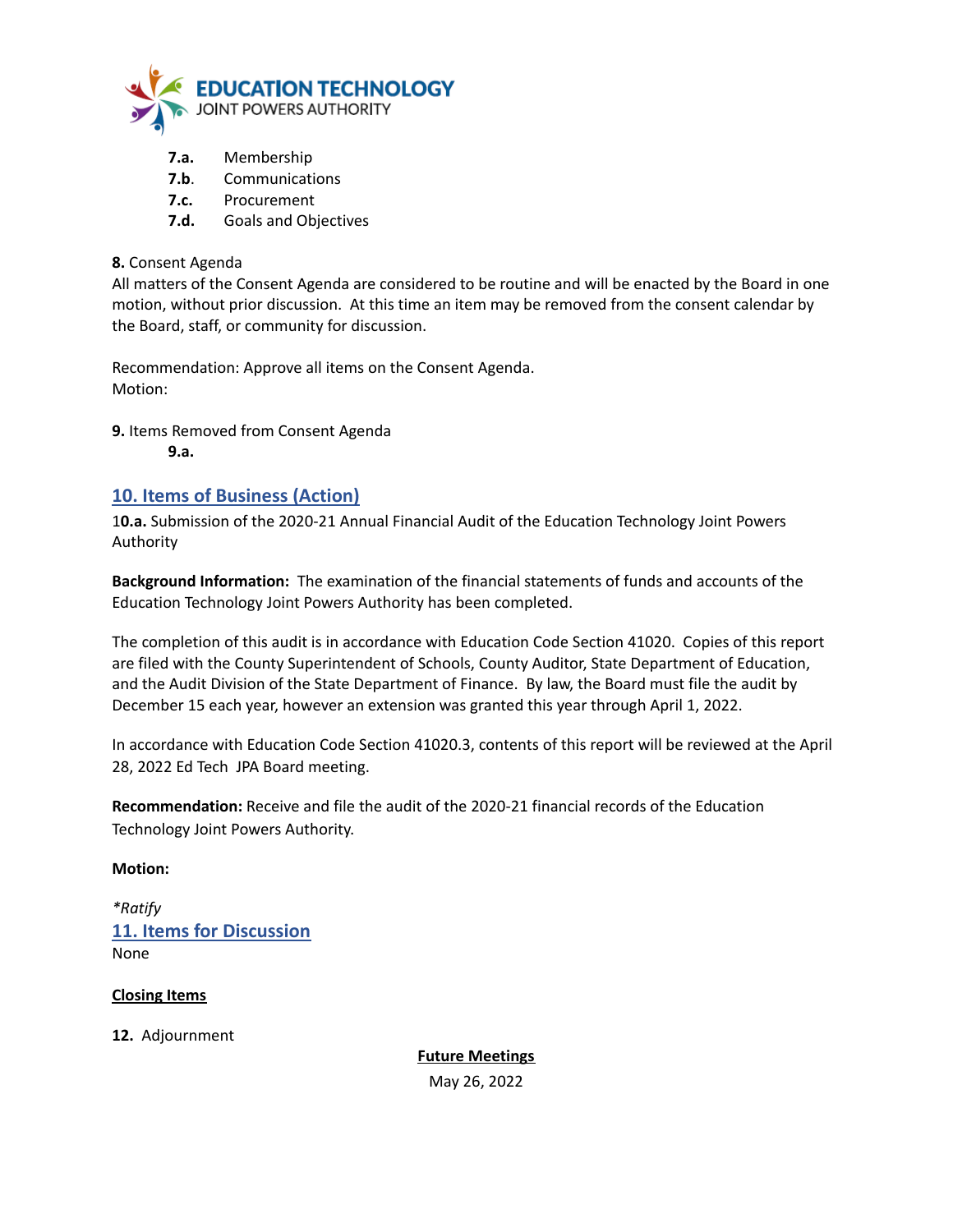

# **Consent Agenda REGULAR MEETING GOVERNING BOARD**

1:00 P.M. April 28, 2022

#### **1. Ratify Approval of New Associate Members.**

**Background Information:** The following organizations have applied for associate membership and, pursuant to Ed Tech JPA's Associate Member Operating Procedures, were granted provisional approval:

- San Francisco Unified School District
- Santa Clarita Valley School Food Services Agency
- Turlock Unified School District

The Board must formally ratify the approval of their membership. **Recommendation:** Ratify associate membership for the organizations listed. \*Ratify

#### **2. Approve Check Register.**

**Background Information:** A Check Register is presented to the Board listing checks which have been issued in accordance with established purchasing procedures of Ed Tech JPA. These checks are presented to the Board for ratification in accordance with the applicable provisions of the Education and Government Code Statutes of the State of California. A copy of the full report is attached.

**Recommendation:** Ratify issuance of checks as listed.

\*Ratify

## **3. Approve Extension of California School Inspections, LLC Agreement.**

**Background Information:** Ed Tech JPA approved a service agreement with California School Inspections, LLC ("CSI") at the February 28, 2019 board meeting. The original terms dates of the agreement were May 2, 2019 through May 1, 2022, with the option to extend for a term not to exceed five (5) years. CSI and Ed Tech JPA would like to extend the term of the current agreement for an additional two years for a total of five years, in accordance with Education Code Section 17596.

**Recommendation:** Approve an amendment to the existing agreement with Intrado to extend the term for a total of five (5) years.

\*Ratify

#### **4. Approve Extension of Vendor Agreement.**

**Background Information:** Ed Tech JPA awarded RFP No. 18/19-02 Notification System Platform to West INteractive Services Corporation ("West") at the April 23, 2019 board meeting. On September 23, 2020 Ed Tech JPA approved West's name change to Intrado Interactive Services Corporation ("Intrado"). Intrado would like to extend the term of the current agreement for an additional two years for a total of five years, in accordance with Education Code Section 17596.